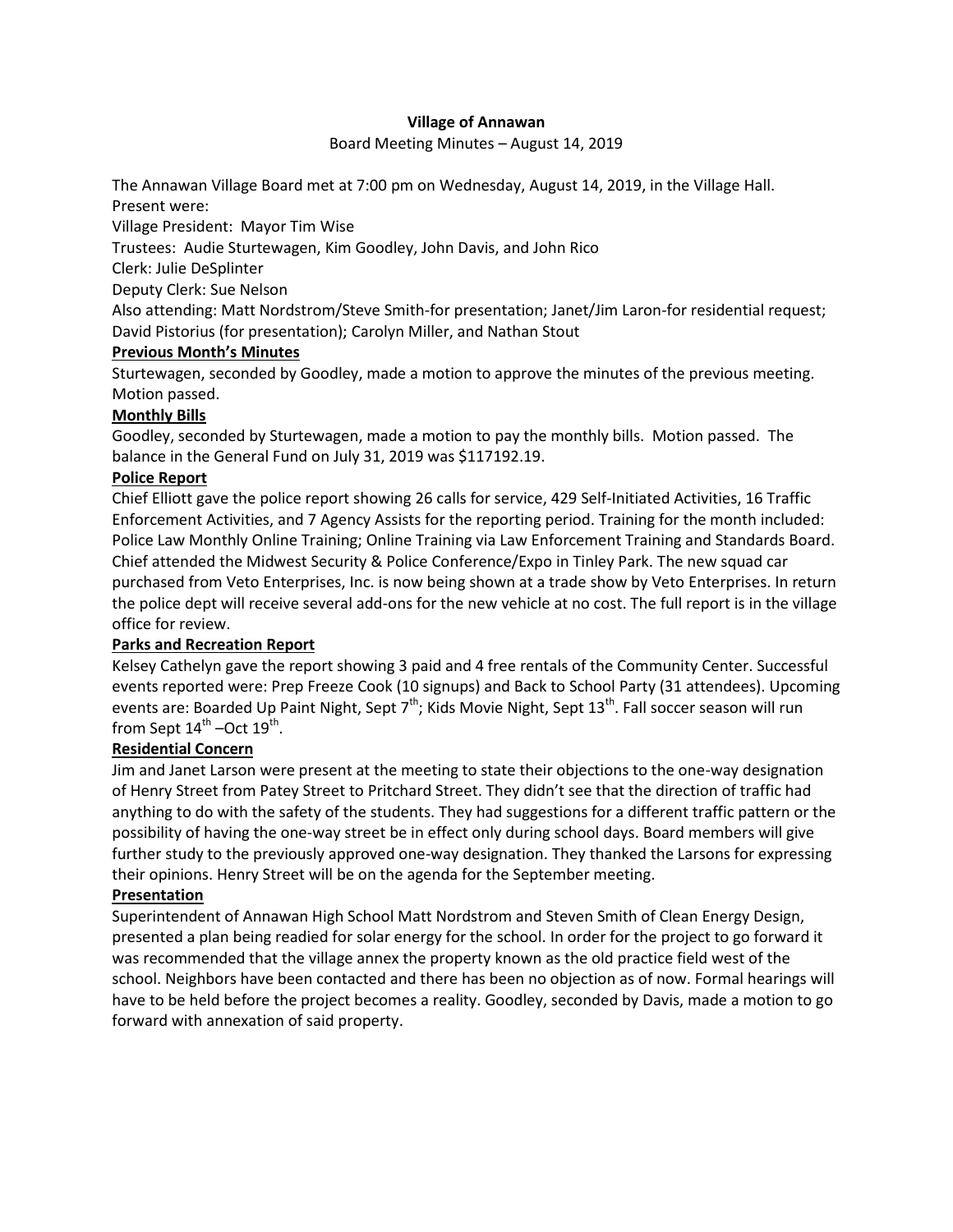## **Village of Annawan**

### Board Meeting Minutes – August 14, 2019 (cont.)

### **Presentation on Issuance of Bonds**

David Pistorius of First Midstate, Inc. was present at the meeting to explain the issuance of bonds to board members. Nothing can be done without public hearings and the board has no plans for issuing bonds at this time. There are several projects ahead: Extend water and sewer lines to the Industrial Park, Repair of Howes Street, New Public Works Building, etc. Pistorius gave the timeline and process of what to do if bond money is required to finish such projects. No action was taken. This will be on the September agenda.

## **Zoning Board**

Sturtewagen, seconded by Rico, made a motion to approve the list of zoning board members presented by Village President Wise. Motion passed. The members of the zoning board are: Dick VanKerrebroeck, chairman,

Paul Specht, Ken Coppejans, Dave Nielson, Luke Nanninga, Scott Smith, and Terry Rosebeck.

## **Resolution 81**

Sturtewagen, seconded by Goodley, made a motion to approve Resolution 81, a resolution allowing Susan Nelson, Deputy Clerk, to sign checks for all village accounts at BankOrion. Two signatures will be required for each check issued. Motion passed.

## **Resolution 82**

Sturtewagen, seconded by Rico, made a motion to approve Resolution 82, a resolution allowing Susan Nelson, Deputy Clerk, to sign checks for all village accounts at People's National Bank. Two signatures will be required for each check issued. Motion passed.

### **Best Western Video Gaming**

Goodley, seconded by Sturtewagen, made a motion to allow video games at the Best Western Hotel, pending approval from the State of Illinois. Motion passed. The liquor license now held by the hotel for 317 N. Canal will also be used for 315 N. Canal.

### **Public Works Building**

Sturtewagen, seconded by Davis, made a motion to allow Mayor Wise to put the construction of the new building out for bids. Motion passed. The building is needed due to the roof collapse of the old building. The architects estimate is \$330,000.00. \$90,000.00 of that will be paid from an insurance claim for the old building.

# **UTV**

The purchase of a UTV for use by the public works dept, parks and recreation dept, and the police dept was discussed. The matter was tabled upon getting more bids.

### **Welcome Sign**

The sign formerly used to advertise the Best Western Motel will no longer be used by them. They offered the usage of the sign to the village. Mayor Wise has been in touch with Acme Signs to find the cost for a "Welcome to Annawan" sign rather than have the sign empty and advertising nothing. No action was taken.

### **Executive Session**

Sturtewagen, seconded by Goodley, made a motion to adjourn the regular meeting to an executive session. Motion passed.

### **After Executive Session**

The purchase of property issue was tabled.

Goodley, seconded by Sturtewagen, made a motion to accept the resignation of the Village Clerk. Her last day will be September 26' 2019. Motion passed.